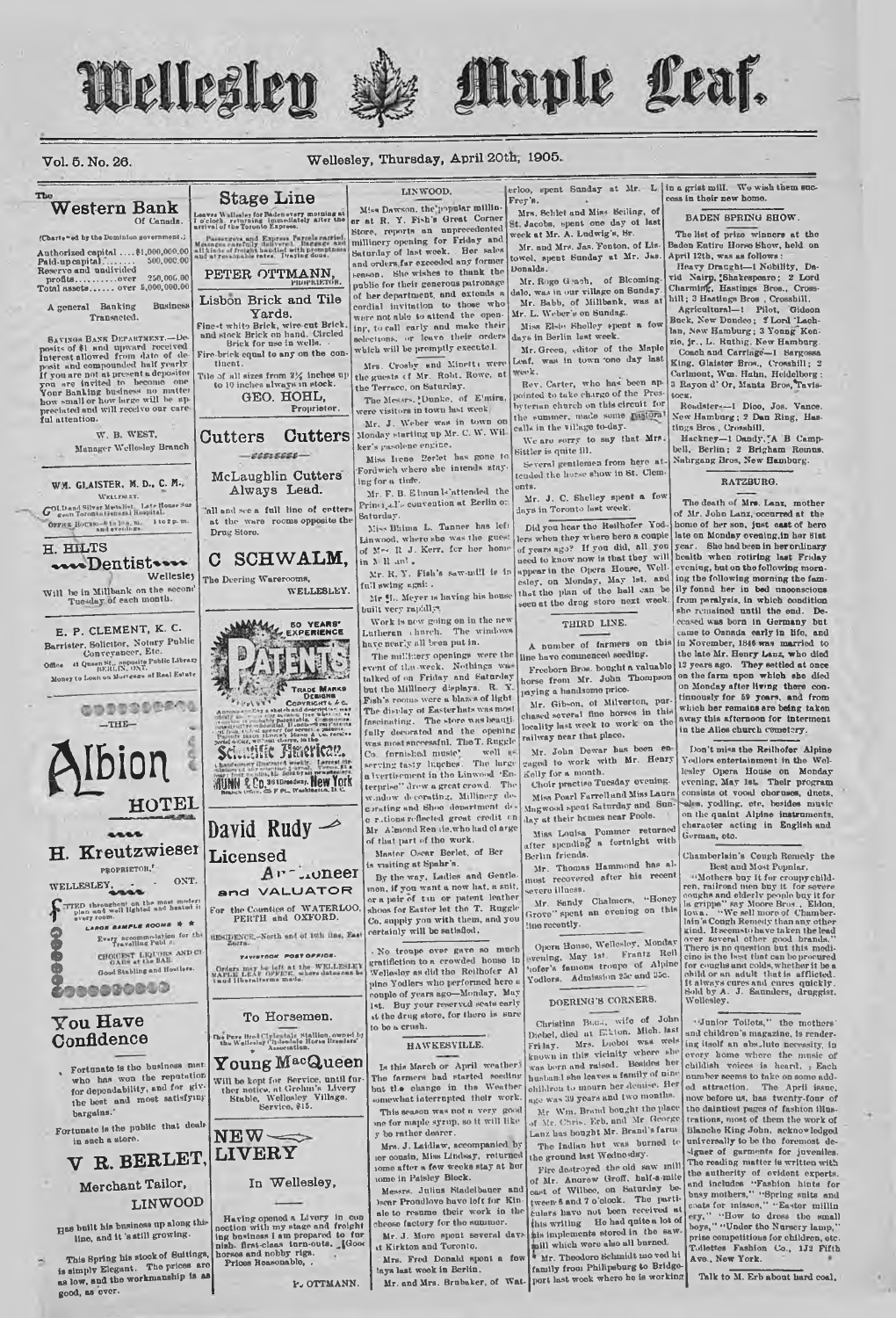## Wellesley Maple Leaf. WUURD EVERY THURSDAY Office: NEXT THE ROLLER MILLS. Subscription 75c. a year in ad-vance. Otherwise \$1.00.

### IRDEPE5DEXT.

## EDITORIAL NOTES.

The banquet held in Tavistock last Friday evening in honor of Hon. Nelson Monteith, the new Minister of Agriculture for Ontario, brought to that village the largest gathering of Conservatives ever mbled thero. Dr. Steele, of Tav. istock, President of the South Perth Conservative Association, presided over the xnagnifiorat function, and waa easily the best speaker of the accasion. Tavistock has but a<br>meagre sprinkling of Tories within its borders, yet it is doubtful if  $\frac{1}{2}$  and  $\frac{1}{2}$  , and  $\frac{1}{2}$  , and  $\frac{1}{2}$  , and  $\frac{1}{2}$  , and  $\frac{1}{2}$  , and  $\frac{1}{2}$  , and  $\frac{1}{2}$  , and  $\frac{1}{2}$  , and  $\frac{1}{2}$  , and  $\frac{1}{2}$  , and  $\frac{1}{2}$ was evor conducted in Ontario, the culinary, the decoratiors and the program being simply perfect.

The speech of Hon. A. Beck, of London, Minister without portfolio, at the Tavistock banquet last Friday, sounds the tocsin of Premier Whitney's "Prohibition" cam-<br>paign. While not favoring pure prohibition, it is evidently the<br>intention of the newly install-<br>ed government to see that the present license laws are rigidly en-<br>forced. Each M. P. P. is to bo re-sponsible to the government for the<br>manner in which the license commissioners and the Inspector in his constituency perform their duties, and if theae officials aro lax,or show partisanship, their heads are quick-<br>ly to fall. The liceose law will,<br>probably, be amended in some of its extreme or unreasonable clauses, but its enforcement is to be of such a nature that the public will event ually bo able to jndge whether a properly carriod out license system or entire prohibition would bo beet suited to oar present time and con-ditions. The scheme looks very complete and drastic "on paper" bat we opine that ite working ont will devolop unevenness throughout the Province, from the fact that there is so great a divergence of sentimont in the different ridings on the drinking question, and the M. P. P.s are likely to be the M. P. P.s are likely to be<br>governed by the prevailing temper-<br>amonts of their constitution is deciding an to just what should be<br>considered as "strict enforcement"<br>of the Act. On the whole, how-<br>ever. the solome will b has prevailed of late years and the peoplo will be better prepared .after a term under this new plan, to fall in with what it wan expected that Mr. Whitnvy intended : to place tho enforcement of tho liconco Act entirely out of tho bands of Party control, and so make it absolutely thorough.

Mr. Gamey, "the man from Man-<br>itonlin," has created a profound<br>impression by his speech last Fri-<br>day on New Ontario. While the<br>uneartiable notoriety which ho has<br>rocently gained makes him an undesirable candidate, yet it is possible that his brain power and his masterly grasp of the qncstion will yet land him Into tho new portfolio of Minister of Mines shortly to bo created.

Both Stratford and Berlin are<br>being literally torn with railway<br>moortainties. Just as Stratford<br>mearly \$50,000 or<br>presely to undertake paraly to the right of way entrance into that<br>right of way entrance into that<br>ard, the tho Guclpb-Goderich extension threw a bomb into the camp by stating that Stratford oonld get the same service by electric railway by simply giving a right of way over some baok streets. Berlin got busy<br>as soon as this last proposition be-<br>came public and now the agitation<br>is in fnll swing in both places. The question as to whether the road

R., gets homo from his present abort trip to Lurojie. If electricity is decided upon tho original scheme, familiarly known in this section as •Green's railroad"—that is, a line from Waterloo to Stratford,through Wellesley, and an extension from hero to Listowel, will probably pre-vail ; but if tho decision is for steam road, Berlin will likely bej shut out and tho road run from 8tratford, through Wellesloy village, to some point at present unde-cided on tho Guelph-Goderich line. The matter will be settled one way or the other within the next couple of weeks and the assurance is given that construction on whichever plan is chosen will begin forthwith and the road opened for traffic by |<br>
next summer. Wellesloy, being<br> **sure of a railway connection either** way, can afford to look complaiclently while Stratford and Berlin

shall be of electric or steam traction will bo sottled as soon as Mr. 8hanghnes\r.President of tho C. P.

Borlin has appealed to the Provincial government to have an ox-Iperimontal sewage station estabished there. Many lurgo towns and small cities in Ontario uro perplexed over the healthful disp of their sewerage and the governm ent might establish a scientific plant w ith excellent resalts through out the Province.

At the Woodstock House of Refuge the other day there occurred the marriago of two of tho inmates who fell in love with each other while enjoying the county's hospitality. The combinod ages of the happy groom and blushing bride amounted to nearly a century and a half. As tho two aro now mado one the officials expect a proportionate saving in board expenses.

Rojcstvensky wants him Togo away.

Ð

About Rheomatian.<br>There are fow disseases that inflict<br>more torture thon rheomatian and<br>there is probably no dissease for<br>which same which a varied and unders of<br>To asy that it can be coro suggested.<br>To asy that it can be enjoys an extensure sale, has met<br>with great success in the treatment<br>of this disease. One application of<br>Pain Balm will relieve the pain and<br>handreds of sufferers have testified<br>to permanent curves by the use.<br>Why coffer







Cusick returns and proble are what the farmer wants in recent<br>graphs. These can be obtained in the steer that can be properly present<br>of for the market at an early see, One who does this is "A WISS (Fig.<br>DEEDER." In ordin

**Grand Upright** Piano— $\gg$ 

**FEET ?** 

\$200.00 Cash.

WANLESS'<br>MUSIC<br>STORE

If you have, bring them to me. I'll do the rest!

**0. HAMMER,**

**Wellesley** 

Berlin.

A. J. Sauxnum, Wellesley.<br>The T Ruootu Co , Linwood.<br>Mi**rcusit & Kuun, Hambarg** W. F. Fiszantinke, Milverton.<br>Jos. Twwitwin, Shako-pearo.<br>Weicunt & Son, Elmira.





# **In Touch with the World**

**Covering the earth like a spider'\* web the cable w inds its sinuous** way under seas, over mountains and plains, across continents to **every country and clime on the globe.**

So when King Edward opens Parliament, or Emperor William **leads the band, w hen the Mad M ullah breaks out, or a volcano in** the East Indies does the same, when South Africa seethes in war or Venezuela defies the powers, when rain breaks the Australian drouth **or the plague breaks out in India, w hen the Empress of China sup\* presses the Boxers or Japan negotiates a loan,** *;*

-the news is instantly flashed around the globe, across oceans and continents right into the Toronto Daily Star office. The Star's direct special cable service is better than any other paper's in Ontario.

And you get all this cable news along with your own local paper f\_r \$2.20. Think of it-a single word sent to you personally might cost more than the price of the Star, with its hundreds of columns of cable news, for a whole year.

Subscribe direct to the Star or through the office of this paper. Both the **Daily Star** and this paper for \$2.20 for a year.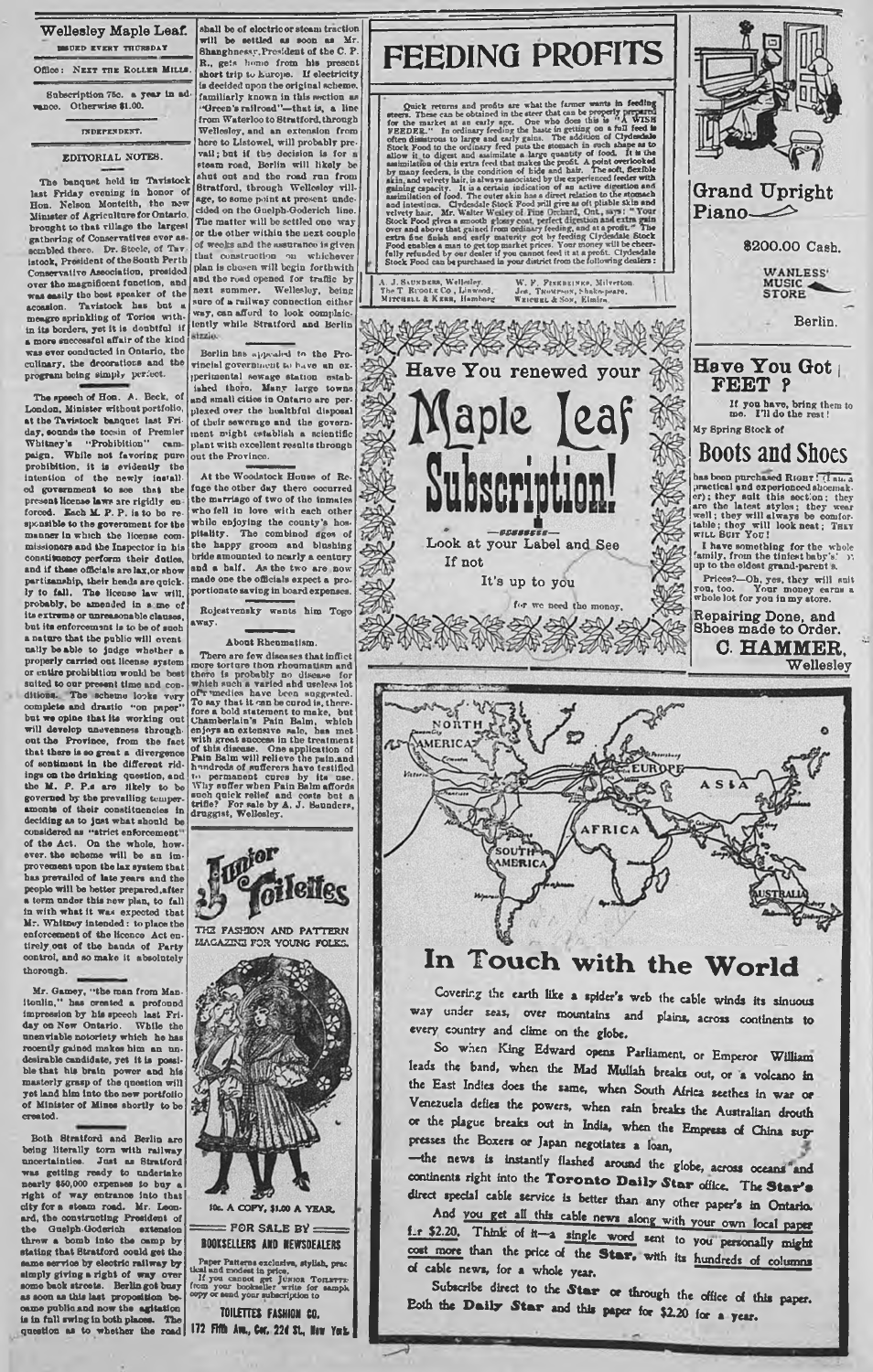$\overset{\text{ALL}}{\mathbb{Q}}$ kinds REIROFER<br>
OPERA OPERATOR<br>
OPERA BOUGE,<br>
WELLENLEY,<br>
MONDAV EVO, MAY 1st,<br>
MONDAV EVO, MAY 1st,<br>
David the asspices of the Wellesley<br>
Tickets, 25c,<br>
Reserved Seats, 35c<br>
Doors open at 7.15. Concert at 8.

> Groat bargains in hardwaro at J. N. Zinkann's.

As an indnoement to pnnctual attendance Principal Kerr is giving an hoar's -'holtdiay" tho room which averages 90 per c. attendance or over during each month, commenc-<br>ing in Mry. For three years past<br>Wellesley school has been twice first and dnge secon i in the county<br>for attendance.

Mr. R. Y. Fish, of Linwood, was  $\frac{1}{2}$  the sulky at the corner. The horse business one day then galloped around the block and Mr. John Berdnx had a thrilling and what might have been a fatal<br>experience on Friday evening. He experience on Friday evening. He had hitched a not-too-tamu horse to<br>a snlky at Schwalm's ware-rooms and was going around the corner<br>when tho horse took a larch and when tho main<br>went off at fall fear down tho main street, turning tho corner at the sawmill. Tho snlky struck a log at tho eorher and Inokily the harness slipped off the horse and left up the section line where he was<br>"sught the next day." "Johnescaped" with a few scratches in the face.<br>Owing to the absence on leave of

Owing to the absence on leave of Judge Chisholm the duties of the County<br>of the County court and the Div-<br>islon courts will for the next five<br>or six months be performed by Mr. E. P. Clement. K. C. and thoso of tho Judge of the Surrogate court b • Mr. W. M. Kcado. We understand that the law provides that no Deputy Judge Is dolarred ,from practicing bis profession so that tho practice of both these gentlomen will not be interfered with in ahy by their appointments, and where-ever matters arise in which they aro personally concerned, other arrangements will be mado for the disposing f them. even hatter arise in which they<br>are personally concerned, other ar-<br>  $\begin{array}{|l|l|}\n\hline\n\end{array}$  2.35, 6.35, 7.35, 8 35, 9.35, 10.35.<br>
disposing fiber.<br>
<br>
MILLINERY OPENING ON SAT-<br>  $\begin{array}{|l|l|}\n\hline\n\end{array}$  pn fdr C. P. R. stat

URDAY, APRIL 22.

The Rose Millinery Co., of Ber<br>lin, are opening a branch above J N. Zinkann's store. Miss Lavina Zinkann. milliner, will have charge of the shop, and will be pleased to extra express car will leave C. P. R.<br>show yon the newest styles and lat-, station going north on arrival of est novelties.

"Junior Toilets," the mothers' and children's magazine, is rendering itself an ab-Jute necessity in every home where the music of childish voices is heard. Each number seems to take on some added attraction. The April issue, now before us, has twenty-four of tho daintiest jmges of fashion illus-trations, most of them the work of Blanche King John. acknowledged<br>universally to be the foremost designer of garments for juresles.<br>The reading matter is written with<br>the authority of evident experts,<br>and includes "fashion hints for<br>basy mothers," "Spring-suits and<br>coats for misses," "Easter millin<br>boys," "How to dress Avo., New York.

## Chamberlain's Cough Remedy tho

Best and Most Popular.<br>"Het and Most Popular.<br>"Which are buy it for every child.<br>"Most and ciden's propic buy it for<br>couple and ciden's propic buy it for<br>La prippe" way Moore Broad, Eldon, Lindon.<br>Lind, It is couply Rounde

Don't miss the Reilhofer Alpine Yodlors entertainment in the Wollesley Opera House on Monday orconsists, May 1st. Their program consists of consistence character acting in English and character acting in English and German, etc.



 $SPECTAT \sim$ 

BEAUTIFUL LACE CURTAINS.

**One Thousand Five Hundred Pairs**

**1500**

The first shipment of new draperies has just rolled in on as. FREME, ULEAN, BRIGHT, BEAUTHFUL THINGS. It is wonderful how much beauty and conines are orowded into a few dollars worth of draperies.<br>The bare final continues

AND IT COSTS BO LITTLE TO ADD SO MUCH.<br>We buy from the BEST MANUFACTURERS in the OLD LANDS.<br>WE BUY FOR CASH. We buy in LARGE QUANTITIES. We BUY CHEAP. We KELL CHEAP. We save yon tho middleman's profit. SPECIAL PRICES.

34 pairs fluo Laco Cartains, 3 y ards long, 42 inches wide, 75c, pair.<br>50 pairs fluo Laco Cartains, 3 y yards long, 60 inches wide \$1 pair.<br>75 pairs fluo Laco Cartains, 3 y yards long, 60 inches wide, \$1,23 pair.<br>75 pairs

**Lace** 

/ O wonder the posses of a good watch is so careful into whose hands he leaves it tor repair when It fails to work. Many a good watch is left in had bands, and is spoiled by in-competent or careless re-pairing.

Does your watch need attention?<br>
Don't run the risk of having it<br>
spoiled. We do thorough watch repairing.

E. J. ROOS,

WATCHMAKER AND JEWELER **WATERLOO** 

## **Farm for Sale.**

## Lot 11, Con. 14, T'p of Ellice.

CONTAINING in access with the necessary buildings and an everlasting supply of water. Fifty-fone acres cleared and Price, H.W. Apply to

WM. PETERS.<br>Fo»t Master, Bruuner.

### TIME TABLE Of the **Preston** and Berlin **Electric**

Railway.<br>Timetable No. 3, effective Oct. 6th.

Timetable No. 3, effective Oct. 6th.<br>
Leave Berlin for Preston, Herpel.<br>
A. M. = 8.00, 9.05, 10.05, 11.03.<br>
A. M. = 8.03, 4.05, 5.00, 10.05, 4.05, 5.05, 4.05, 6.05, 7.05, 6.05, 7.05, 8.05, 6.05, 11.05, 11.05, 12.<br>
Extra ox

- 
- Leave Preston Janetion for Ber<br> **in**, Hes<sub>j</sub>eler and Galt —<br>
A. M.—(2 20, Hespeler only\*, (63.0<br>
Galt only), 7.30, 8.30, 9.30, 10.35

Leave Galt' for Berlini Preston<br>  $\overrightarrow{B_{\rm f}}$  and Hespeler.<br>
9. 1. M.—7.00, 8.00, 0.05, 10.05, 11.05,<br>
9. M. (105. 6.05, 7.05, 2.05, 3.05, 4.05,<br>
105. 8.05, 2.05, 2.05, 8.05, 10,03,<br>
11.05, Prestou unit.<br>
8.06, 8.05. 10,03

the newest styles and lat-<br>est. <br>the 10.25 a m and 7.14 p m trains

Leave Hospeler for Preston, Galt<br>
and Berlin:<br>
A. M.-0.33, 3.10' 9 10, 10.10, 11.33.<br>
P. M. -12.14. 1.13. 2.15, 3 15, 4 13,<br>
: 5.15, 9.15, 7.15, 8.15. 9.15, 10.14,<br>
10.50, Prestob only).

AMERICA'S . ^ S B E S T 藝 Editorially Fearless.<br>Consistently Republican.

News from all of the world—Well writ-<br>ten original stories—Answers-to queries—<br>Articles én Health, the Home, new Books<br>and on work about the Parm and Garden. *THE WEEKLY INTER OCEAN*

of the Associated r York Sun and Special cable of the New<br>York World—Jaily reports from over 2.00<br>apetial correspondante throughout the



Let the Maple Leaf print your Route Bills this year; \*hen they will be right.



seed, at close prices, J. N. Zinkann.<br>Mr. R. Y. Fuh. of Linwood, was lost week.

Printing<sup>®®</sup>

Job<sub>s</sub> and an

の<br>後の Sale Bills<br>係 Concert I

Dodgers Programs

enungi<br>Bibliy

holidays.

Concert Posters

**Office Stationery** 

Cards, Circulars or anything in the line of Printing. LOCAL NEWS. Tnlk to M. Erb about hard coal.

According to rumors this will be a busy summer for house builders in Wellesley.

Mr. Jas. Kerr attended the School Principals\* convention in Berlin last Saturday. M. Erb can deliver the very best

hard cool at your home within an hour. Try him.

Aro you getting short of coal! You can get the very best hard coal at M. Erb's, Wellosloy.

There will be no Union Sunday School noxt Sunday. Preaching Service in English at 3 o'clock, p . m .

The North Waterloo License Commissioners met in Berlin yesterday and renewed nil the licenses in the riding.

Mr. and Mrs. J. W. Green and Messrs. W. B. West and F. Debus attended the Monteith banquot in Tavistock last Friday evening.

Messrs. Jno Dingwall and Wm. Miller, who hnvo been working in Mr. Hill's lumber camp near Cale-donia. aro at present borne on a short visit.

Mr. Wiedenhammer, of the Waterloo Banerfround. was a welcome caller at the Mnplo Leaf office last Friday while on a business trip to tho villago.

The boys vs. girls baseball match at the school last Friday resulted in a victory for the girls. Scoro 29-16. A match with the Linwood girls is being arranged for after the holidays.

Rheumatic Pains Quickly Relieved.<br>
The accrociating pains character-<br>
istics of rhermrition and science quickly relieved by applying Cham-<br>
quickly relieved by applying Cham-<br>
beriain's Pain Belin: The green the linine<br>
pa

## SPRING HORSE SHOW.

Wollesley 8pring BLow of Entiro Horses was held last Friday drawing oat a good Gold of stallions although the attendance was not us largo as expected. Tho affair.however, was a good financial success.<br>The following prizes were awarded:

Hoavy Draught-1 Lord Linto,<br>Jacob 8. Meyer, 8t. Clements; 2<br>Lord Charming, Hastings Bros.,<br>Crosshill; 3 Nobility, D. Nairn,

Bhakcspouro. Carringe—1 Rayon d' Or. Mansz Pros.. Tavistock ; 2Sargo?\*a, ter Bros., Crossbill; 3 Brigham. Nahrgong Bros., New Hambnrg.

Roadster—Dan Ring, Hastings Bros., Crosshill: 2 01ox. Jao Hcffman, New Hamburg: Flying Sill,<br>Ed Bandscho, Milverton.<br>Judge—Mr. John McKeever, Lis-